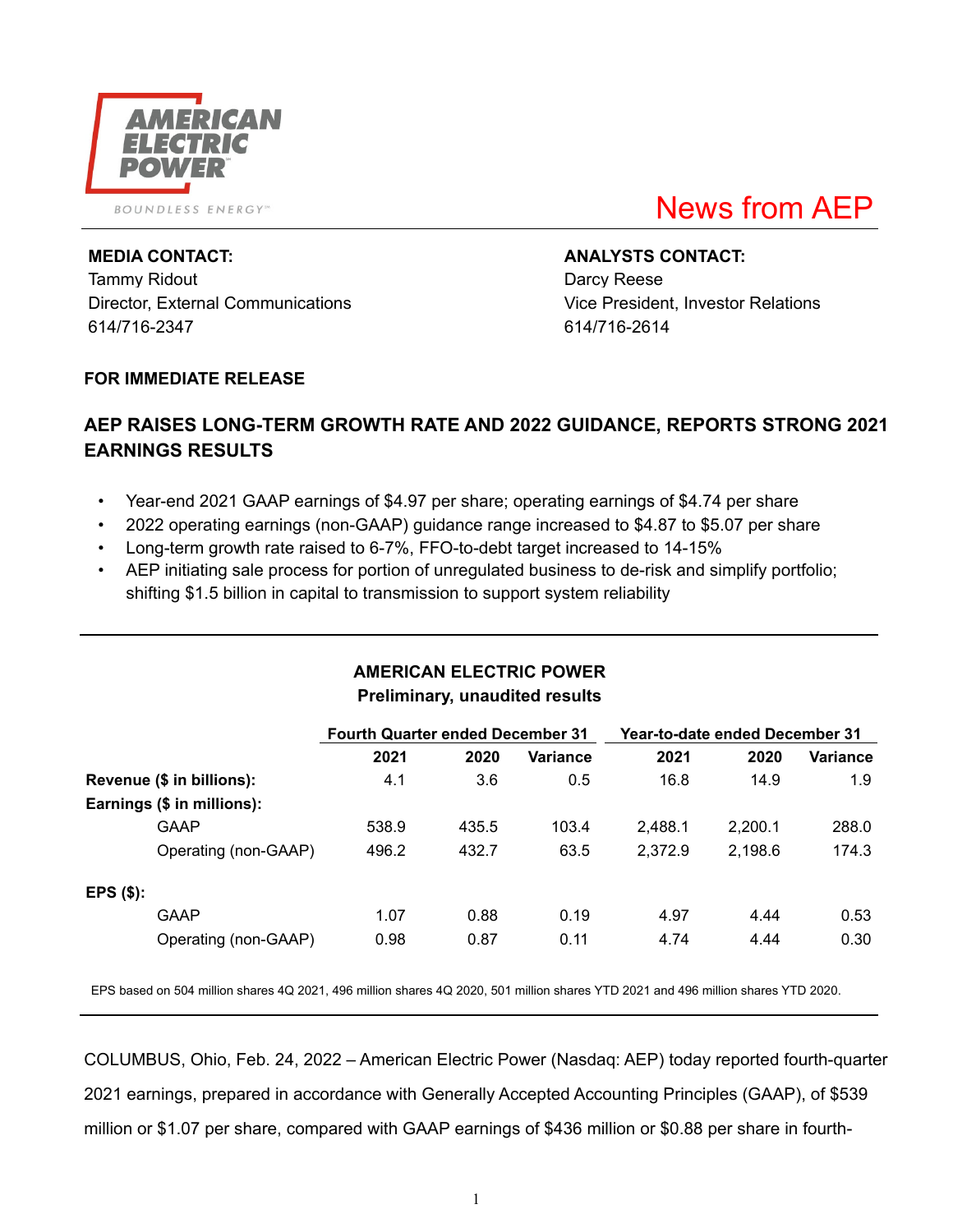quarter 2020. Operating earnings for fourth-quarter 2021 were \$496 million or \$0.98 per share, compared with operating earnings of \$433 million or \$0.87 per share in fourth-quarter 2020. Operating earnings is a non-GAAP measure representing GAAP earnings excluding special items.

Year-end 2021 GAAP earnings were \$2.5 billion or \$4.97 per share, compared with GAAP earnings of \$2.2 billion or \$4.44 per share for year-end 2020. Year-end 2021 operating earnings were \$2.4 billion or \$4.74 per share, compared with operating earnings of \$2.2 billion or \$4.44 per share for year-end 2020.

A full reconciliation of GAAP earnings to operating earnings for the quarter and year-to-date is included in the tables at the end of this news release.

"Our strong 2021 performance was driven by continued strategic investments in a clean, reliable, resilient and cost-effective energy system to benefit our customers and communities," said Nicholas K. Akins, AEP's chairman, president and chief executive officer. "As we continue to build on our successful track record of investing capital and optimizing our portfolio to support earnings growth, we are pleased to share that we are raising our 2022 operating earnings guidance range to \$4.87 to \$5.07 per share, increasing our long-term growth rate target to 6% to 7% and lifting our FFO-to-debt target to 14% to 15%.

"In line with our commitment to prioritize investments in our regulated businesses, AEP is beginning a process to sell all or a portion of our unregulated contracted renewables portfolio. This move will simplify and de-risk the company while allowing us to redeploy capital to our regulated businesses, where we see a meaningful pipeline of investment opportunities to enhance service for customers across our footprint.

"We are shifting \$1.5 billion in our five-year capital plan to transmission and eliminating growth capital in the unregulated contracted renewables business. This brings our planned transmission capital investment to \$14.4 billion as we advance projects that modernize the grid and support the clean energy transition.

"We plan to add approximately 16,000 megawatts of renewables in our regulated states by 2030, and our work is well underway. A key milestone in these efforts is the completion of Traverse, the largest single wind farm ever built in North America. Traverse is in the final stages of commissioning, and we expect the facility to go online soon. Traverse, Maverick and Sundance make up our North Central Energy Facilities that will deliver an estimated \$3 billion in customer savings over the next 30 years. These clean energy investments and our focus on deploying new technologies and enhancing the grid ensure we are on track to reach our goal of net zero carbon emissions by 2050," Akins said.

"Our load growth in 2021 was the strongest in more than a decade as the economy recovered from the impacts of the pandemic, and we expect to maintain that momentum this year. Our robust economic

2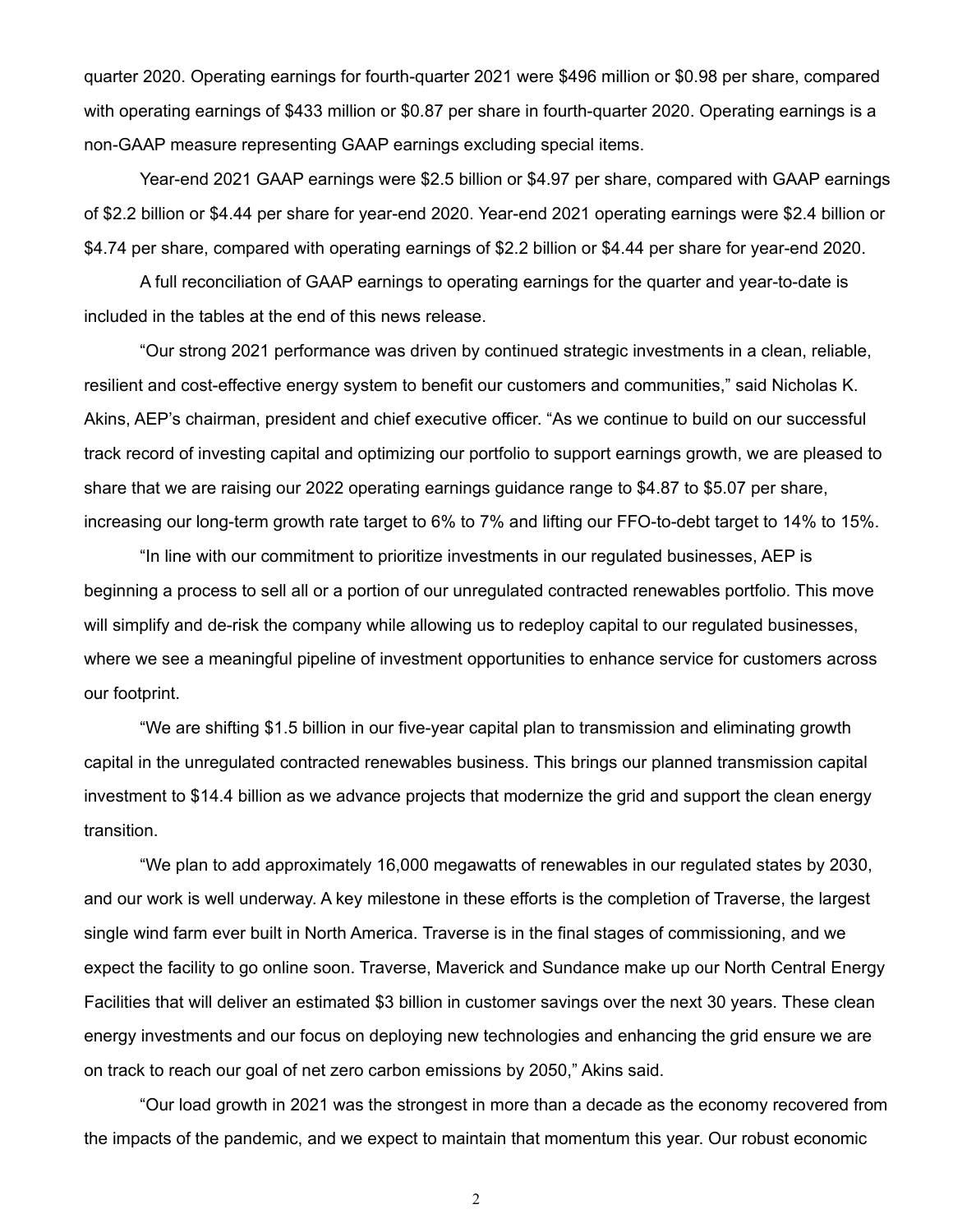development efforts have contributed to significant business expansion and relocation in our service territory, and we continue to work closely with our partners to identify new load growth opportunities that support job creation in our communities.

"Finally, as we announced in October, we expect to close on the sale of our Kentucky operations in the second quarter of 2022 once we receive the necessary state and federal regulatory approvals. We are working closely with Liberty to ensure a smooth transition for customers in the area and the Kentucky employees who will transfer to Liberty after the close of the sale," Akins said.

| <b>GAAP Earnings</b>                       | 4Q 21  | 4Q 20 | <b>Variance</b> | <b>YTD 21</b> | <b>YTD 20</b> | Variance |
|--------------------------------------------|--------|-------|-----------------|---------------|---------------|----------|
| Vertically Integrated Utilities (a)        | 177.3  | 166.9 | 10.4            | 1,113.6       | 1,061.6       | 52.0     |
| Transmission & Distribution Utilities (b)  | 119.4  | 93.3  | 26.1            | 543.4         | 496.4         | 47.0     |
| AEP Transmission Holdco (c)                | 170.3  | 134.4 | 35.9            | 677.8         | 504.8         | 173.0    |
| Generation & Marketing (d)                 | 27.8   | 15.9  | 11.9            | 217.5         | 226.9         | (9.4)    |
| All Other                                  | 44.1   | 25.0  | 19.1            | (64.2)        | (89.6)        | 25.4     |
| <b>Total GAAP Earnings (Loss)</b>          | 538.9  | 435.5 | 103.4           | 2,488.1       | 2,200.1       | 288.0    |
| <b>Operating Earnings (non-GAAP)</b>       | 4Q 21  | 4Q 20 | <b>Variance</b> | <b>YTD 21</b> | <b>YTD 20</b> | Variance |
| Vertically Integrated Utilities (a)        | 196.1  | 155.1 | 41.0            | 1,131.2       | 1,095.2       | 36.0     |
| Transmission & Distribution Utilities (b)  | 128.5  | 93.8  | 34.7            | 552.5         | 508.3         | 44.2     |
| AEP Transmission Holdco (c)                | 166.1  | 134.6 | 31.5            | 673.8         | 508.7         | 165.1    |
| Generation & Marketing (d)                 | 30.4   | 24.2  | 6.2             | 129.2         | 178.0         | (48.8)   |
| All Other                                  | (24.9) | 25.0  | (49.9)          | (113.8)       | (91.6)        | (22.2)   |
| <b>Total Operating Earnings (non-GAAP)</b> | 496.2  | 432.7 | 63.5            | 2,372.9       | 2,198.6       | 174.3    |

#### **SUMMARY OF RESULTS BY SEGMENT**

\$ in millions

A full reconciliation of GAAP earnings with operating earnings is included in tables at the end of this news release.

(a) Includes AEP Generating Co., Appalachian Power, Indiana Michigan Power, Kentucky Power, Kingsport Power, Public Service Co. of Oklahoma, Southwestern Electric Power and Wheeling Power

(b) Includes Ohio Power and AEP Texas

(c) Includes wholly-owned transmission-only subsidiaries and transmission-only joint ventures

(d) Includes AEP OnSite Partners, AEP Renewables, competitive generation in ERCOT and PJM as well as marketing, risk management and retail activities in ERCOT, PJM and MISO

#### **EARNINGS GUIDANCE**

AEP management raised its 2022 operating earnings guidance range to \$4.87 to \$5.07 per share.

Operating earnings could differ from GAAP earnings for matters such as impairments, divestitures or

changes in accounting principles. AEP management is not able to forecast if any of these items will occur or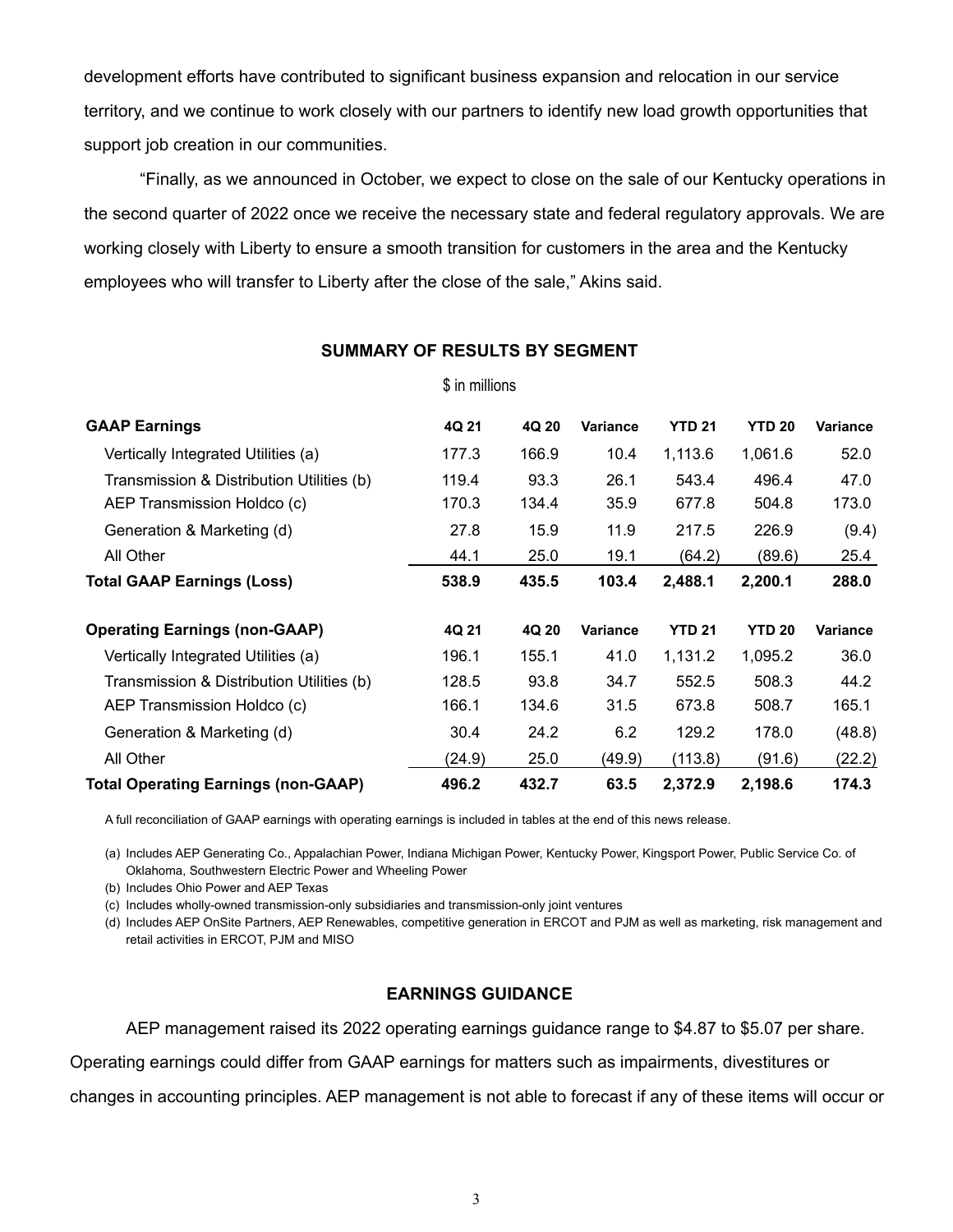any amounts that may be reported for future periods. Therefore, AEP is not able to provide a corresponding GAAP equivalent for earnings guidance.

#### **WEBCAST**

AEP's quarterly discussion with financial analysts and investors will be broadcast live over the internet at 9 a.m. Eastern today at http://www.aep.com/webcasts. The webcast will include audio of the discussion and visuals of charts and graphics referred to by AEP management. The charts and graphics will be available for download at http://www.aep.com/webcasts.

AEP's earnings are prepared in accordance with accounting principles generally accepted in the United States and represent the company's earnings as reported to the Securities and Exchange Commission. The company's operating earnings, a non-GAAP measure representing GAAP earnings excluding special items as described in the news release and charts, provide another representation for investors to evaluate the performance of the company's ongoing business activities. AEP uses operating earnings as the primary performance measurement when communicating with analysts and investors regarding its earnings outlook and results. The company uses operating earnings data internally to measure performance against budget, to report to AEP's Board of Directors and also as an input in determining performance-based compensation under the company's employee incentive compensation plans.

American Electric Power, based in Columbus, Ohio, is powering a cleaner, brighter energy future for its customers and communities. AEP's approximately 16,700 employees operate and maintain the nation's largest electricity transmission system and more than 224,000 miles of distribution lines to safely deliver reliable and affordable power to 5.5 million regulated customers in 11 states. AEP also is one of the nation's largest electricity producers with approximately 30,000 megawatts of diverse generating capacity, including more than 6,100 megawatts of renewable energy. The company's plans include growing its renewable generation portfolio to approximately 50% of total capacity by 2030. AEP is on track to achieve an 80% reduction in carbon dioxide emissions from 2000 levels by 2030 and has committed to achieve net zero by 2050. AEP is recognized consistently for its focus on sustainability, community engagement, and diversity, equity and inclusion. AEP's family of companies includes utilities AEP Ohio, AEP Texas, Appalachian Power (in Virginia and West Virginia), AEP Appalachian Power (in Tennessee), Indiana Michigan Power, Kentucky Power, Public Service Company of Oklahoma, and Southwestern Electric Power Company (in Arkansas, Louisiana, east Texas and the Texas Panhandle). AEP also owns AEP Energy, which provides innovative competitive energy solutions nationwide. For more information, visit aep.com.

4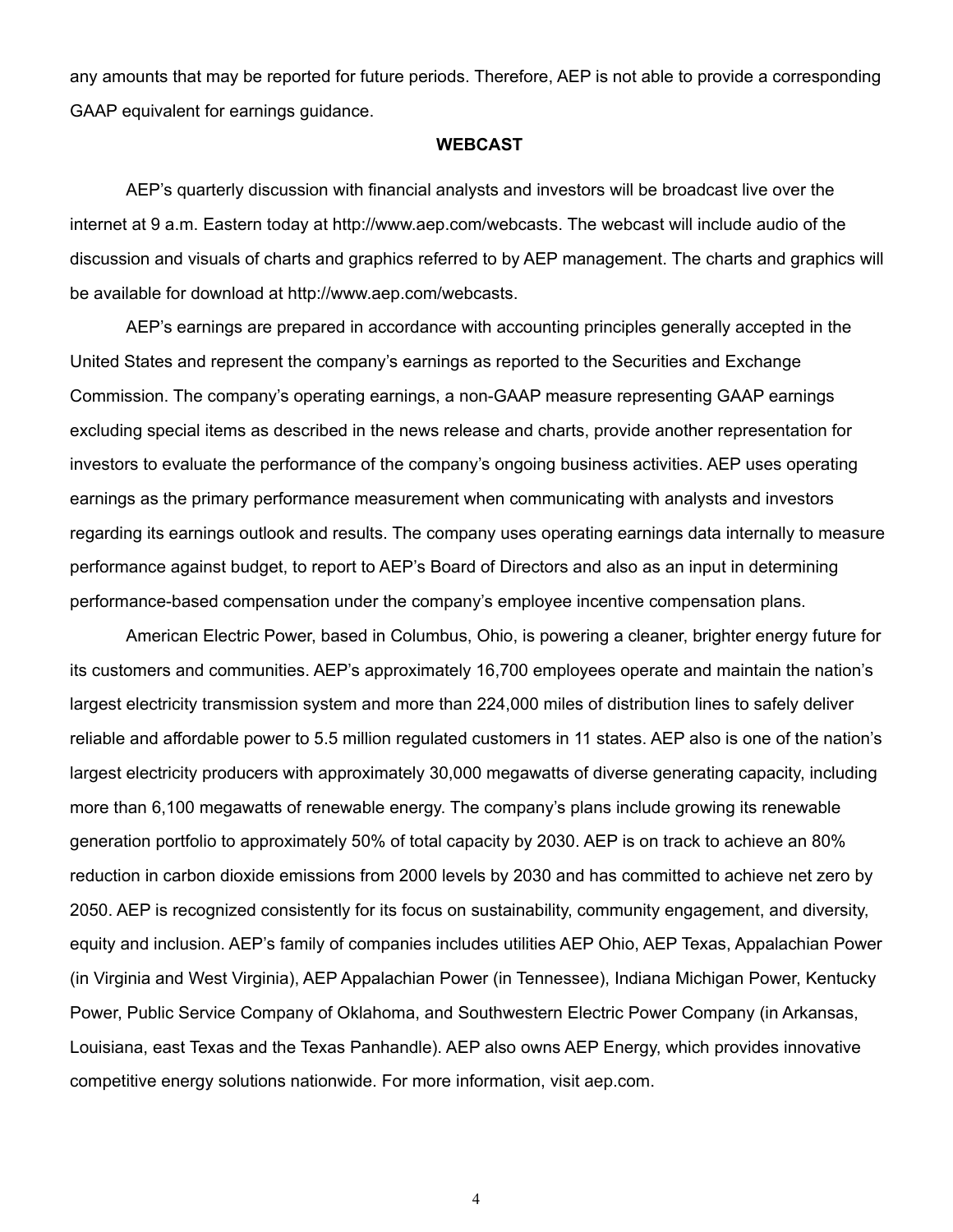#### **WEBSITE DISCLOSURE**

AEP may use its website as a distribution channel for material company information. Financial and other important information regarding AEP is routinely posted on and accessible through AEP's website at https://www.aep.com/investors/. In addition, you may automatically receive email alerts and other information about AEP when you enroll your email address by visiting the "Email Alerts" section at https://www.aep.com/investors/.

---

This report made by American Electric Power and its Registrant Subsidiaries contains forward-looking statements within the meaning of Section 21E of the Securities Exchange Act of 1934. Although AEP and each of its Registrant Subsidiaries believe that their expectations are based on reasonable assumptions, any such statements may be influenced by factors that could cause actual outcomes and results to be materially different from those projected. Among the factors that could cause actual results to differ materially from those in the forward-looking statements are: changes in economic conditions, electric market demand and demographic patterns in AEP service territories; the impact of pandemics, including COVID-19, and any associated disruption of AEP's business operations due to impacts on economic or market conditions, costs of compliance with potential vaccination or testing mandates to AEP, electricity usage, supply chain issues, employees including employee reactions to potential vaccination mandates, customers, service providers, vendors and suppliers; inflationary or deflationary interest rate trends; volatility in the financial markets, particularly developments affecting the availability or cost of capital to finance new capital projects and refinance existing debt; the availability and cost of funds to finance working capital and capital needs, particularly if expected sources of capital, such as proceeds from the sale of assets or subsidiaries, do not materialize, and during periods when the time lag between incurring costs and recovery is long and the costs are material; decreased demand for electricity; weather conditions, including storms and drought conditions, and AEP's ability to recover significant storm restoration costs; the cost of fuel and its transportation, the creditworthiness and performance of fuel suppliers and transporters and the cost of storing and disposing of used fuel, including coal ash and spent nuclear fuel; the availability of fuel and necessary generation capacity and the performance of generation plants; AEP's ability to recover fuel and other energy costs through regulated or competitive electric rates; the ability to transition from fossil generation and the ability to build or acquire renewable generation, transmission lines and facilities (including the ability to obtain any necessary regulatory approvals and permits) when needed at acceptable prices and terms, including favorable tax treatment, and to recover those costs; new legislation, litigation and government regulation, including changes to tax laws and regulations, oversight of nuclear generation, energy commodity trading and new or heightened requirements for reduced emissions of sulfur, nitrogen, mercury, carbon, soot or particulate matter and other substances that could impact the continued operation, cost recovery, and/or profitability of AEP's generation plants and related assets; the risks associated with fuels used before, during and after the generation of electricity, including coal ash and nuclear fuel; timing and resolution of pending and future rate cases, negotiations and other regulatory decisions, including rate or other recovery of new investments in generation, distribution and transmission service and environmental compliance; resolution of litigation; AEP's ability to constrain operation and maintenance costs; prices and demand for power generated and sold at wholesale; changes in technology, particularly with respect to energy storage and new, developing, alternative or distributed sources of generation; AEP's ability to recover through rates any remaining unrecovered investment in generation units that may be retired before the end of their previously projected useful lives; volatility and changes in markets for coal and other energy-related commodities, particularly changes in the price of natural gas; changes in utility regulation and the allocation of costs within regional transmission organizations, including ERCOT, PJM and SPP; changes in the creditworthiness of the counterparties with contractual arrangements, including participants in the energy trading market; actions of rating agencies, including changes in the ratings of debt; the impact of volatility in the capital markets on the value of the investments held by AEP's pension, other postretirement benefit plans, captive insurance entity and nuclear decommissioning trust and the impact of such volatility on future funding requirements; accounting standards periodically issued by accounting standard-setting bodies; other risks and unforeseen events, including wars, the effects of terrorism (including increased security costs), embargoes, naturally occurring and human-caused fires, cyber security threats and other catastrophic events; and the ability to attract and retain the requisite work force and key personnel.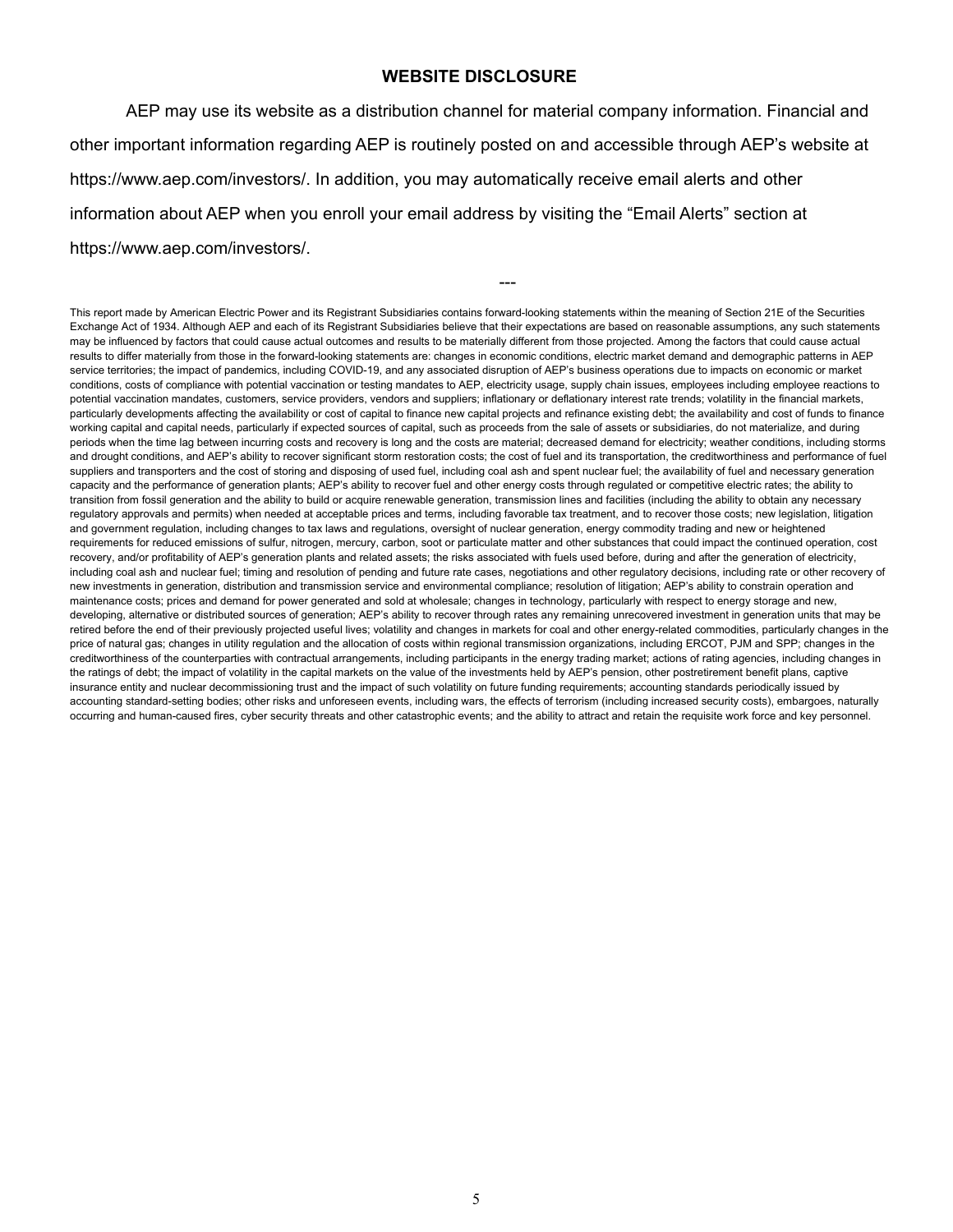#### **American Electric Power**

# **Financial Results for the Fourth Quarter of 2021 Reconciliation of GAAP to Operating Earnings (non-GAAP)**

|                                                                 |     | 2021                                         |                                                    |                                      |                              |                        |             |      |         |
|-----------------------------------------------------------------|-----|----------------------------------------------|----------------------------------------------------|--------------------------------------|------------------------------|------------------------|-------------|------|---------|
|                                                                 |     | Vertically<br>Integrated<br><b>Utilities</b> | Transmission<br>& Distribution<br><b>Utilities</b> | <b>AEP</b><br>Transmission<br>Holdco | Generation<br>&<br>Marketing | Corporate<br>and Other | Total       |      | EPS (a) |
|                                                                 |     |                                              |                                                    | (\$ millions)                        |                              |                        |             |      |         |
| <b>GAAP Earnings (Loss)</b>                                     |     | 177.3                                        | 119.4                                              | 170.3                                | 27.8                         | 44.1                   | 538.9       | \$   | 1.07    |
| Special Items (b)                                               |     |                                              |                                                    |                                      |                              |                        |             |      |         |
| Mark-to-Market Impact of<br><b>Commodity Hedging Activities</b> | (c) |                                              |                                                    |                                      | 18.8                         |                        | 18.8        |      | 0.04    |
| State Tax Law Changes                                           | (d) | 2.5                                          |                                                    |                                      |                              | 2.5                    | 5.0         |      | 0.01    |
| Accumulated Deferred Income Tax<br>Adjustments                  | (e) | 7.1                                          | 9.1                                                | (4.2)                                | 14.1                         | (78.6)                 | (52.5)      |      | (0.11)  |
| Gain on Sale of Certain Merchant<br><b>Generations Assets</b>   | (f) |                                              |                                                    |                                      | (30.3)                       |                        | (30.3)      |      | (0.06)  |
| Dolet Hills Power Station Regulatory<br><b>Disallowance</b>     | (g) | 9.2                                          |                                                    |                                      |                              |                        | 9.2         |      | 0.02    |
| Transaction Costs - Sale of<br><b>Kentucky Operations</b>       | (h) |                                              |                                                    |                                      |                              | 7.1                    | 7.1         | - \$ | 0.01    |
| <b>Total Special Items</b>                                      |     | 18.8                                         | 9.1                                                | (4.2)                                | 2.6                          | (69.0)                 | $(42.7)$ \$ |      | (0.09)  |
| <b>Operating Earnings (Loss)</b>                                |     |                                              |                                                    |                                      |                              |                        |             |      |         |
| (non-GAAP)                                                      |     | 196.1                                        | 128.5                                              | 166.1                                | 30.4                         | (24.9)                 | 496.2       | - \$ | 0.98    |

# **Financial Results for the Fourth Quarter of 2020 Reconciliation of GAAP to Operating Earnings (non-GAAP)**

|                                                                 |     | 2020                                  |                                                    |                                      |                              |                        |        |      |        |
|-----------------------------------------------------------------|-----|---------------------------------------|----------------------------------------------------|--------------------------------------|------------------------------|------------------------|--------|------|--------|
|                                                                 |     | Vertically<br>Integrated<br>Utilities | Transmission<br>& Distribution<br><b>Utilities</b> | <b>AEP</b><br>Transmission<br>Holdco | Generation<br>&<br>Marketing | Corporate<br>and Other | Total  |      | EPS(a) |
|                                                                 |     |                                       |                                                    | (\$ millions)                        |                              |                        |        |      |        |
| <b>GAAP Earnings (Loss)</b>                                     |     | 166.9                                 | 93.3                                               | 134.4                                | 15.9                         | 25.0                   | 435.5  | \$   | 0.88   |
| Special Items (b)                                               |     |                                       |                                                    |                                      |                              |                        |        |      |        |
| Mark-to-Market Impact of<br><b>Commodity Hedging Activities</b> | (c) |                                       |                                                    |                                      | 4.4                          |                        | 4.4    |      | 0.01   |
| COVID-19                                                        | (i) | 1.7                                   | 0.5                                                | 0.2                                  | 0.1                          | —                      | 2.5    |      |        |
| <b>CARES ACT</b>                                                | (i) |                                       |                                                    |                                      | 3.8                          | -                      | 3.8    |      | 0.01   |
| Virginia Triennial Review                                       | (k) | (13.5)                                |                                                    |                                      |                              |                        | (13.5) |      | (0.03) |
| <b>Total Special Items</b>                                      |     | (11.8)                                | 0.5                                                | 0.2                                  | 8.3                          |                        | (2.8)  | - \$ | (0.01) |
| <b>Operating Earnings (Loss)</b>                                |     |                                       |                                                    |                                      |                              |                        |        |      |        |
| (non-GAAP)                                                      |     | 155.1                                 | 93.8                                               | 134.6                                | 24.2                         | 25.0                   | 432.7  | \$   | 0.87   |

(a) Per share amounts are divided by Weighted Average Common Shares Outstanding – Basic

(b) Excluding tax related adjustments, all items presented in the table are tax adjusted at the statutory rate unless otherwise noted

(c) Represents the impact of mark-to-market economic hedging activities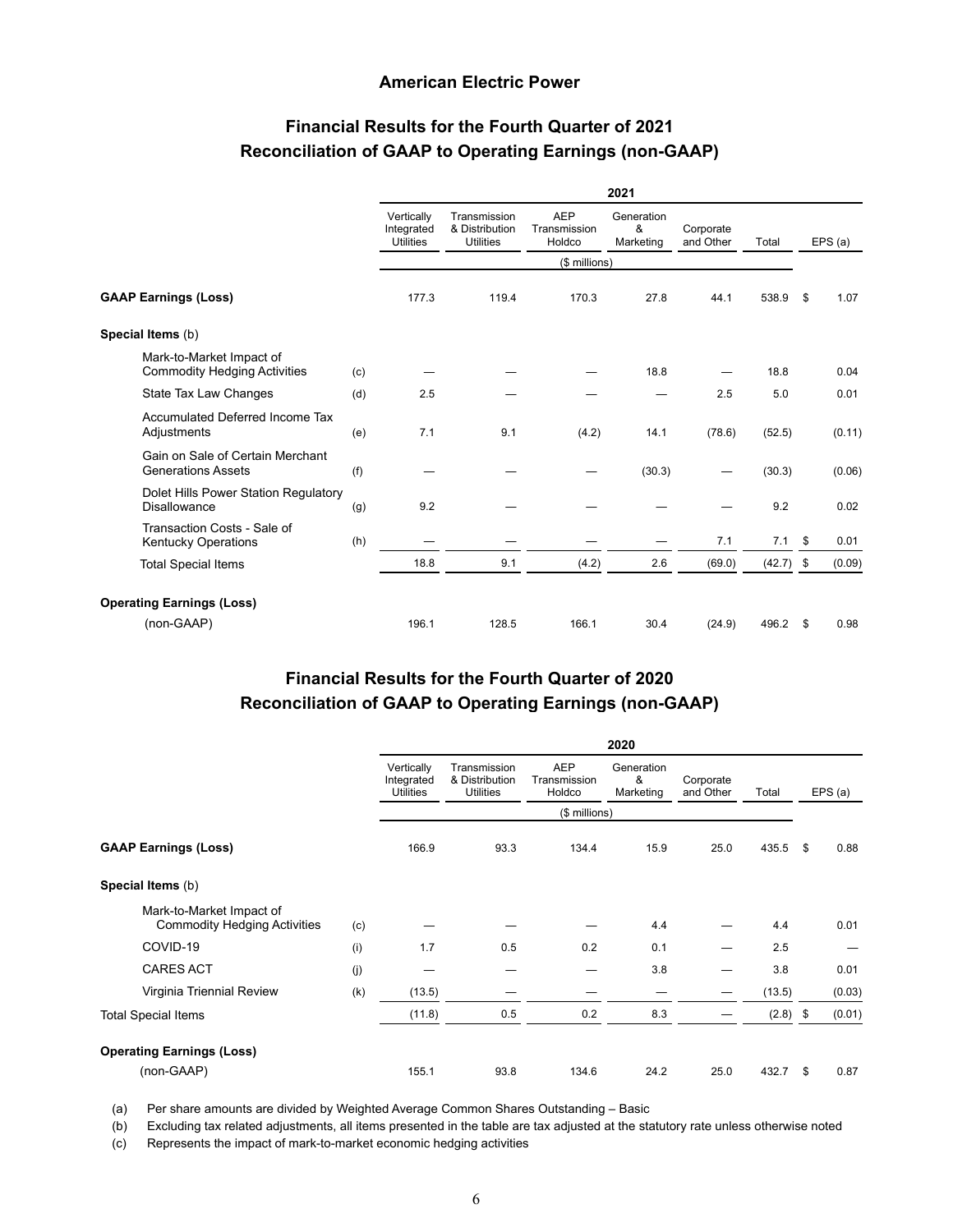- (d) Represents the impact of the remeasurement of accumulated deferred income taxes as a result of enacted state tax legislation in Arkansas, Louisiana, Oklahoma and West Virginia
- (e) Represents the impact of out-of-period adjustments related to accumulated deferred income taxes
- (f) Represents the gain on the sale of certain merchant generation assets
- (g) Represents the impact of the PUCT's partial regulatory disallowance of SWEPCO's investment in the Dolet Hills Power Station as a result of the 2020 Texas Base Rate Case
- (h) Represents third-party transaction costs incurred due to the strategic evaluation of AEP's Kentucky operations
- (i) Represents incremental expenses incurred related to the COVID-19 pandemic
- (j) Represents a true-up of the income tax benefit associated with the 5-year net operating loss carryback provision of the CARES Act signed into law in March 2020
- (k) Represents the impact of the 2017-2019 Virginia Triennial Review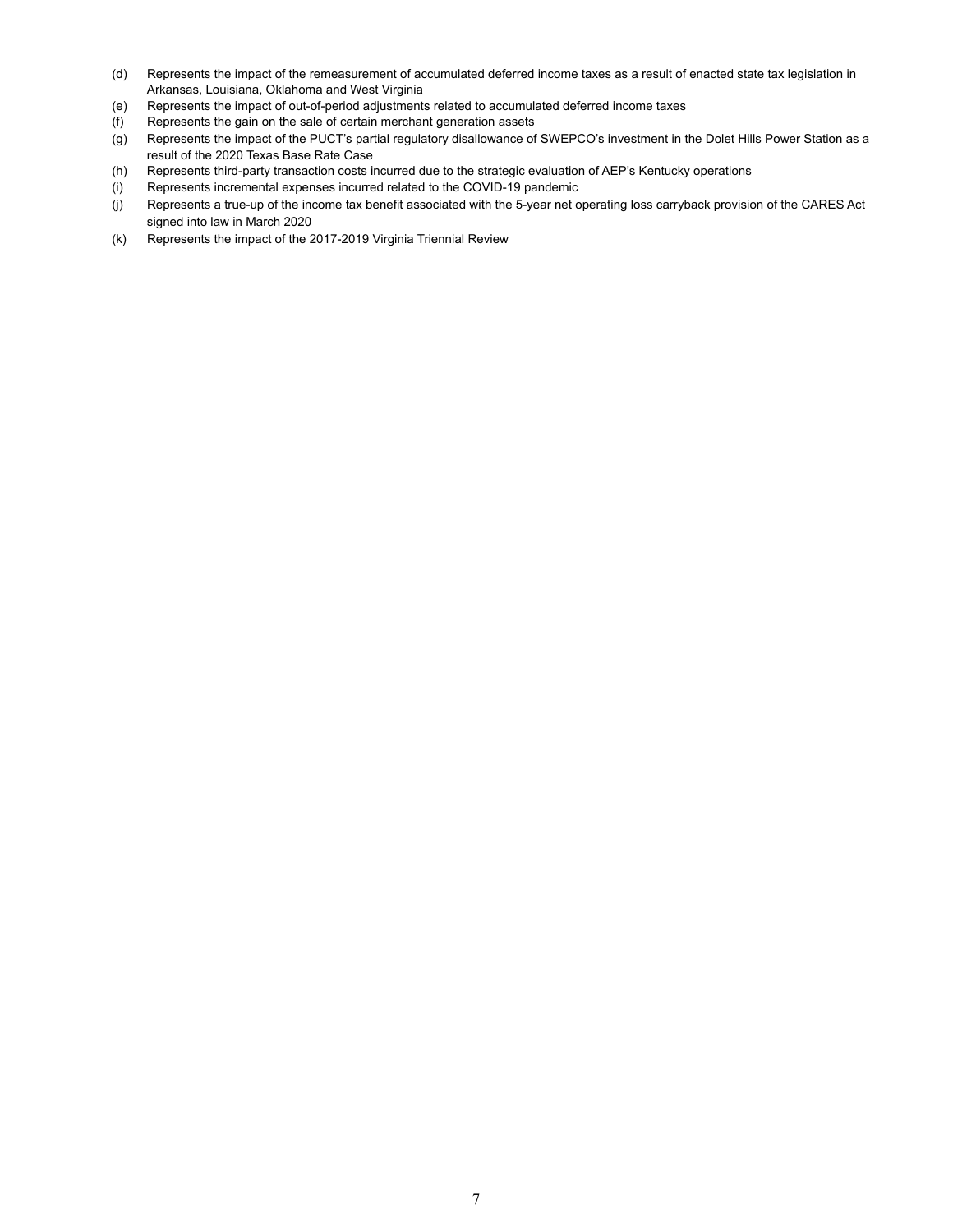# **American Electric Power Summary of Selected Sales Data Regulated Connected Load**

|                                                     | <b>Three Months Ended December 31</b> |        |            |  |  |  |  |
|-----------------------------------------------------|---------------------------------------|--------|------------|--|--|--|--|
| <b>ENERGY &amp; DELIVERY SUMMARY</b>                | 2021                                  | 2020   | Change     |  |  |  |  |
| <b>Vertically Integrated Utilities</b>              |                                       |        |            |  |  |  |  |
| <b>Retail Electric</b> (in millions of KWh):        |                                       |        |            |  |  |  |  |
| Residential                                         | 7,024                                 | 7,222  | (2.7)%     |  |  |  |  |
| Commercial                                          | 5,437                                 | 5,452  | (0.3)%     |  |  |  |  |
| Industrial                                          | 8,383                                 | 8,525  | (1.7)%     |  |  |  |  |
| <b>Miscellaneous</b>                                | 542                                   | 549    | (1.3)%     |  |  |  |  |
| <b>Total Retail</b>                                 | 21,386                                | 21,748 | (1.7)%     |  |  |  |  |
| <b>Wholesale Electric</b> (in millions of KWh): (a) | 4,183                                 | 3,871  | 8.1%       |  |  |  |  |
| <b>Total KWHs</b>                                   | 25,569                                | 25,619 | (0.2)%     |  |  |  |  |
| <b>Transmission &amp; Distribution Utilities</b>    |                                       |        |            |  |  |  |  |
| <b>Retail Electric</b> (in millions of KWh):        |                                       |        |            |  |  |  |  |
| Residential                                         | 5,748                                 | 5,642  | 1.9%       |  |  |  |  |
| Commercial                                          | 6,325                                 | 5,844  | 8.2 %      |  |  |  |  |
| Industrial                                          | 6,252                                 | 5,959  | 4.9 %      |  |  |  |  |
| <b>Miscellaneous</b>                                | 179                                   | 181    | (1.1)%     |  |  |  |  |
| Total Retail (b)                                    | 18,504                                | 17,626 | 5.0 %      |  |  |  |  |
| <b>Wholesale Electric</b> (in millions of KWh): (a) | 326                                   | 512    | $(36.3)\%$ |  |  |  |  |
| <b>Total KWhs</b>                                   | 18,830                                | 18,138 | 3.8 %      |  |  |  |  |

(a) Includes off-system sales, municipalities and cooperatives, unit power and other wholesale customers

(b) Represents energy delivered to distribution customers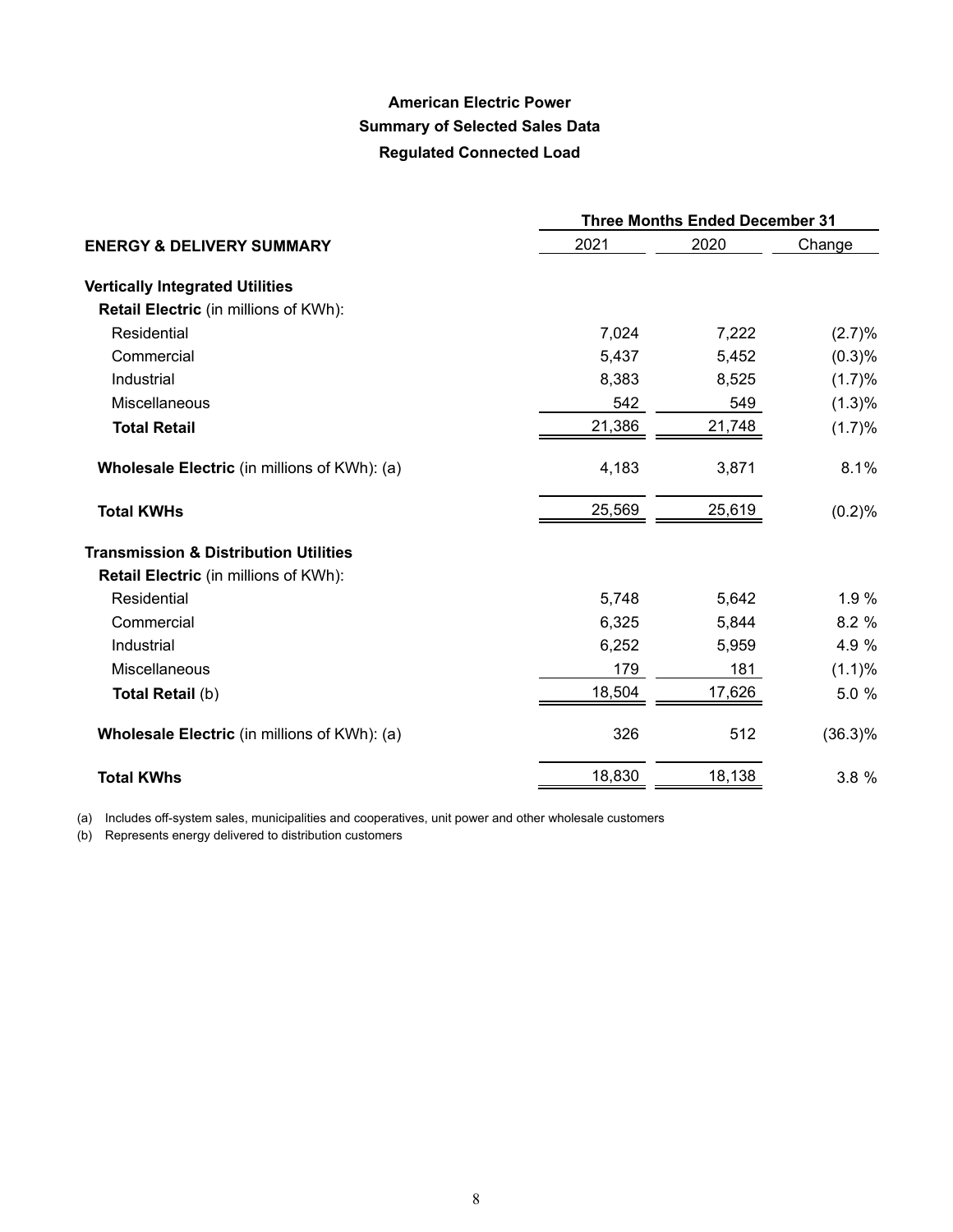#### **American Electric Power**

# **Financial Results for Year-to-Date 2021 Reconciliation of GAAP to Operating Earnings (non-GAAP)**

|                                                                 |     | 2021                                         |                                                    |                                      |                              |                        |         |    |         |
|-----------------------------------------------------------------|-----|----------------------------------------------|----------------------------------------------------|--------------------------------------|------------------------------|------------------------|---------|----|---------|
|                                                                 |     | Vertically<br>Integrated<br><b>Utilities</b> | Transmission<br>& Distribution<br><b>Utilities</b> | <b>AEP</b><br>Transmission<br>Holdco | Generation<br>&<br>Marketing | Corporate<br>and Other | Total   |    | EPS (a) |
|                                                                 |     |                                              |                                                    | (\$ millions)                        |                              |                        |         |    |         |
| <b>GAAP Earnings (Loss)</b>                                     |     | 1,113.6                                      | 543.4                                              | 677.8                                | 217.5                        | (64.2)                 | 2,488.1 | \$ | 4.97    |
| Special Items (b)                                               |     |                                              |                                                    |                                      |                              |                        |         |    |         |
| Mark-to-Market Impact of<br><b>Commodity Hedging Activities</b> | (c) |                                              |                                                    |                                      | (72.1)                       |                        | (72.1)  |    | (0.14)  |
| State Tax Law Changes                                           | (d) | 1.3                                          |                                                    | 0.2                                  |                              | 21.9                   | 23.4    |    | 0.05    |
| Accumulated Deferred Income Tax<br>Adjustments                  | (e) | 7.1                                          | 9.1                                                | (4.2)                                | 14.1                         | (78.6)                 | (52.5)  |    | (0.11)  |
| Gain on Sale of Certain Merchant<br><b>Generations Assets</b>   | (f) |                                              |                                                    |                                      | (30.3)                       |                        | (30.3)  |    | (0.06)  |
| Dolet Hills Power Station<br><b>Regulatory Disallowance</b>     | (g) | 9.2                                          |                                                    |                                      |                              |                        | 9.2     |    | 0.02    |
| Transaction Costs - Sale of<br><b>Kentucky Operations</b>       | (h) |                                              |                                                    |                                      |                              | 7.1                    | 7.1     |    | 0.01    |
| <b>Total Special Items</b>                                      |     | 17.6                                         | 9.1                                                | (4.0)                                | (88.3)                       | (49.6)                 | (115.2) | \$ | (0.23)  |
| <b>Operating Earnings (Loss)</b>                                |     |                                              |                                                    |                                      |                              |                        |         |    |         |
| (non-GAAP)                                                      |     | 1,131.2                                      | 552.5                                              | 673.8                                | 129.2                        | (113.8)                | 2,372.9 | \$ | 4.74    |

## **Financial Results for Year-to-Date 2020 Reconciliation of GAAP to Operating Earnings (non-GAAP)**

|                                                                 |     | 2020                                         |                                                    |                                      |                              |                        |         |    |         |  |
|-----------------------------------------------------------------|-----|----------------------------------------------|----------------------------------------------------|--------------------------------------|------------------------------|------------------------|---------|----|---------|--|
|                                                                 |     | Vertically<br>Integrated<br><b>Utilities</b> | Transmission<br>& Distribution<br><b>Utilities</b> | <b>AEP</b><br>Transmission<br>Holdco | Generation<br>&<br>Marketing | Corporate<br>and Other | Total   |    | EPS (a) |  |
|                                                                 |     |                                              |                                                    | (\$ millions)                        |                              |                        |         |    |         |  |
| <b>GAAP Earnings (Loss)</b>                                     |     | 1,061.6                                      | 496.4                                              | 504.8                                | 226.9                        | (89.6)                 | 2,200.1 | \$ | 4.44    |  |
| Special Items (b)                                               |     |                                              |                                                    |                                      |                              |                        |         |    |         |  |
| Mark-to-Market Impact of<br><b>Commodity Hedging Activities</b> | (c) |                                              |                                                    |                                      | (6.1)                        |                        | (6.1)   |    | (0.01)  |  |
| COVID-19                                                        | (i) | 15.6                                         | 4.8                                                | 0.8                                  | 0.2                          | —                      | 21.4    |    | 0.05    |  |
| Achieving Excellence Program                                    | (j) | 30.7                                         | 9.1                                                | 3.1                                  | 1.3                          | 0.4                    | 44.6    |    | 0.09    |  |
| <b>CARES Act</b>                                                | (k) | 0.8                                          | (2.0)                                              |                                      | (44.3)                       | (2.4)                  | (47.9)  |    | (0.10)  |  |
| Virginia Triennial Review                                       | (1) | (13.5)                                       |                                                    |                                      |                              |                        | (13.5)  |    | (0.03)  |  |
| <b>Total Special Items</b>                                      |     | 33.6                                         | 11.9                                               | 3.9                                  | (48.9)                       | (2.0)                  | (1.5)   | \$ |         |  |
| <b>Operating Earnings (Loss)</b>                                |     |                                              |                                                    |                                      |                              |                        |         |    |         |  |
| (non-GAAP)                                                      |     | 1,095.2                                      | 508.3                                              | 508.7                                | 178.0                        | (91.6)                 | 2,198.6 | S  | 4.44    |  |

(a) Per share amounts are divided by Weighted Average Common Shares Outstanding – Basic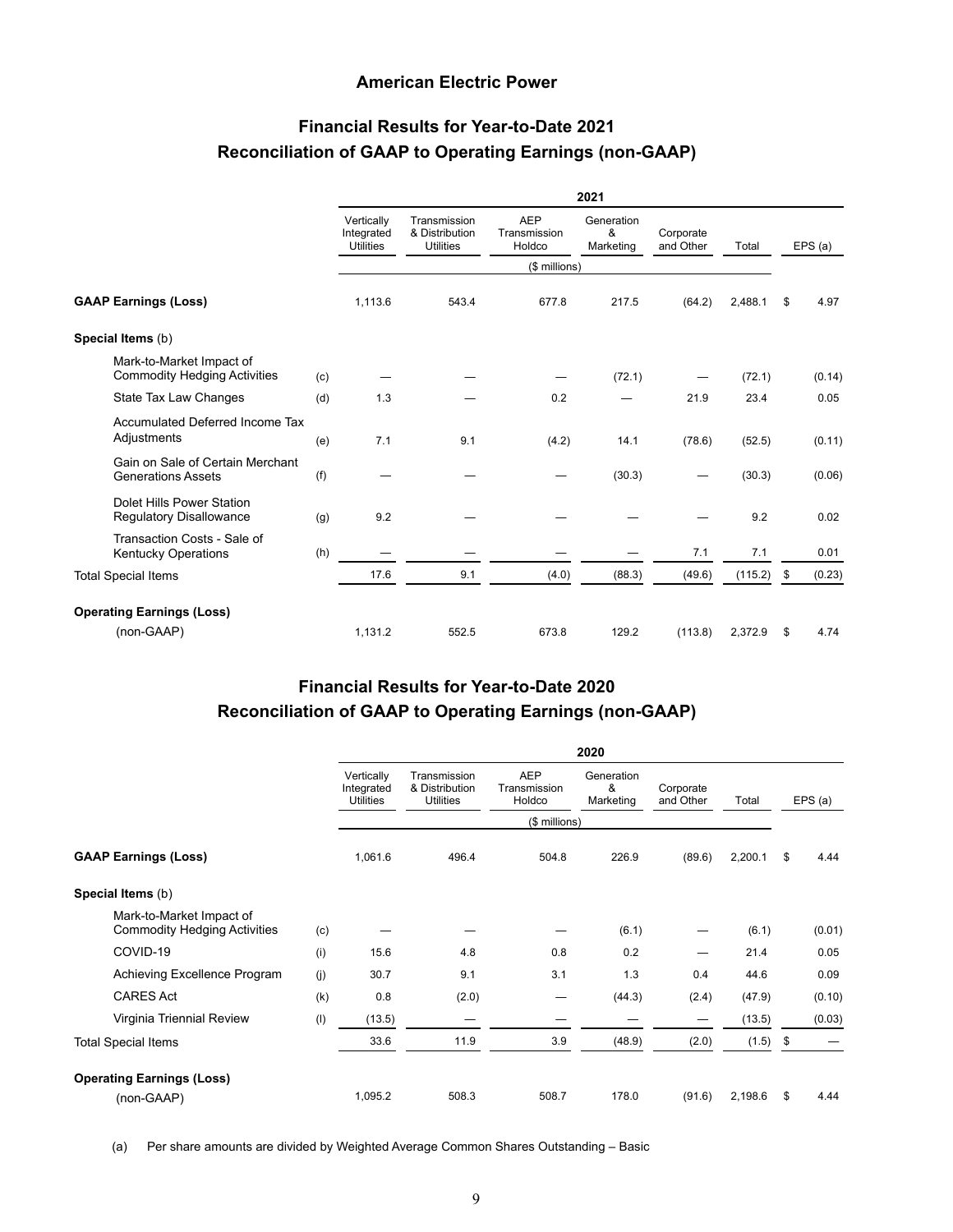- (b) Excluding tax related adjustments, all items presented in the table are tax adjusted at the statutory rate unless otherwise noted
- (c) Represents the impact of mark-to-market economic hedging activities
- (d) Represents the impact of the remeasurement of accumulated deferred income taxes as a result of enacted state tax legislation in Arkansas, Louisiana, Oklahoma and West Virginia
- (e) Represents the impact of out-of-period adjustments related to accumulated deferred income taxes
- (f) Represents the gain on the sale of certain merchant generation assets
- (g) Represents the impact of the PUCT's partial regulatory disallowance of SWEPCO's investment in the Dolet Hills Power Station as a result of the 2020 Texas Base Rate Case
- (h) Represents third-party transaction costs incurred due to the strategic evaluation of AEP's Kentucky operations
- (i) Represents incremental expenses incurred related to the COVID-19 pandemic
- (j) Represents incremental expenses associated with the Achieving Excellence Program
- (k) Represents the income tax benefit associated with the 5-year net operating loss carryback provision of the CARES Act signed into law in March 2020
- (l) Represents the impact of the 2017-2019 Virginia Triennial Review